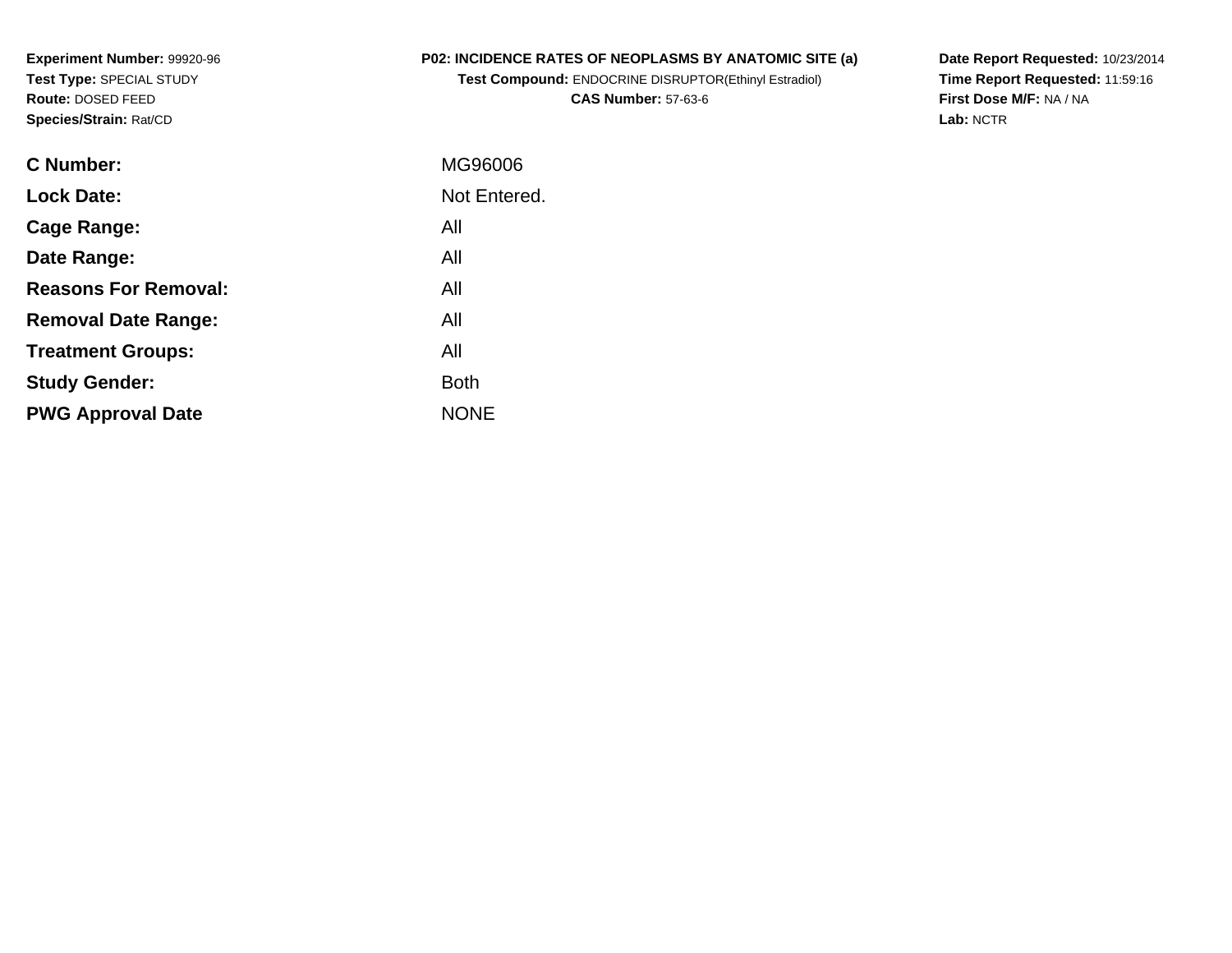**Test Compound:** ENDOCRINE DISRUPTOR(Ethinyl Estradiol)

**F3 CONTROL F3/2PPB TO CTRL F3/10PPB TO CTRL F3/50PPB TO CTRL**

**Date Report Requested:** 10/23/2014**Time Report Requested:** 11:59:16**First Dose M/F:** NA / NA**Lab:** NCTR

Page 2

a - Number of animals examined microscopically at site and number of animals with lesion

b - Primary tumors: all tumors except metastatic tumors

\* Number of animals with any tissue examined microscopically

| <b>Disposition Summary</b>              |      |      |      |      |
|-----------------------------------------|------|------|------|------|
| <b>Animals Initially In Study</b>       | 25   | 25   | 25   | 25   |
| <b>Early Deaths</b>                     |      |      |      |      |
| <b>Survivors</b>                        |      |      |      |      |
| <b>Terminal Sacrifice</b>               | 25   | 25   | 25   | 25   |
| <b>Animals Examined Microscopically</b> | 25   | 25   | 25   | 25   |
| <b>ALIMENTARY SYSTEM</b>                |      |      |      |      |
| Liver                                   | (25) | (0)  | (1)  | (25) |
| Mesentery                               | (0)  | (0)  | (0)  | (1)  |
| CARDIOVASCULAR SYSTEM                   |      |      |      |      |
| None                                    |      |      |      |      |
| <b>ENDOCRINE SYSTEM</b>                 |      |      |      |      |
| <b>Adrenal Cortex</b>                   | (25) | (0)  | (0)  | (25) |
| Adrenal Medulla                         | (24) | (0)  | (0)  | (25) |
| <b>Pituitary Gland</b>                  | (25) | (0)  | (0)  | (25) |
| <b>Thyroid Gland</b>                    | (25) | (0)  | (0)  | (25) |
| <b>GENERAL BODY SYSTEM</b>              |      |      |      |      |
| None                                    |      |      |      |      |
| <b>GENITAL SYSTEM</b>                   |      |      |      |      |
| <b>Coagulating Gland</b>                | (25) | (25) | (25) | (25) |
| Epididymis                              | (25) | (25) | (25) | (25) |
| <b>Preputial Gland</b>                  | (0)  | (0)  | (2)  | (1)  |
| Prostate, Dorsal/Lateral Lobe           | (9)  | (12) | (8)  | (9)  |
| Prostate, Dorsal/lateral Lobe           | (16) | (13) | (17) | (16) |
| Prostate, Ventral Lobe                  | (25) | (25) | (25) | (25) |
| <b>Rete Testes</b>                      | (25) | (24) | (25) | (25) |

# **Experiment Number:** 99920-96**Test Type:** SPECIAL STUDY**Route:** DOSED FEED

**CD Rat MALE**

**Species/Strain:** Rat/CD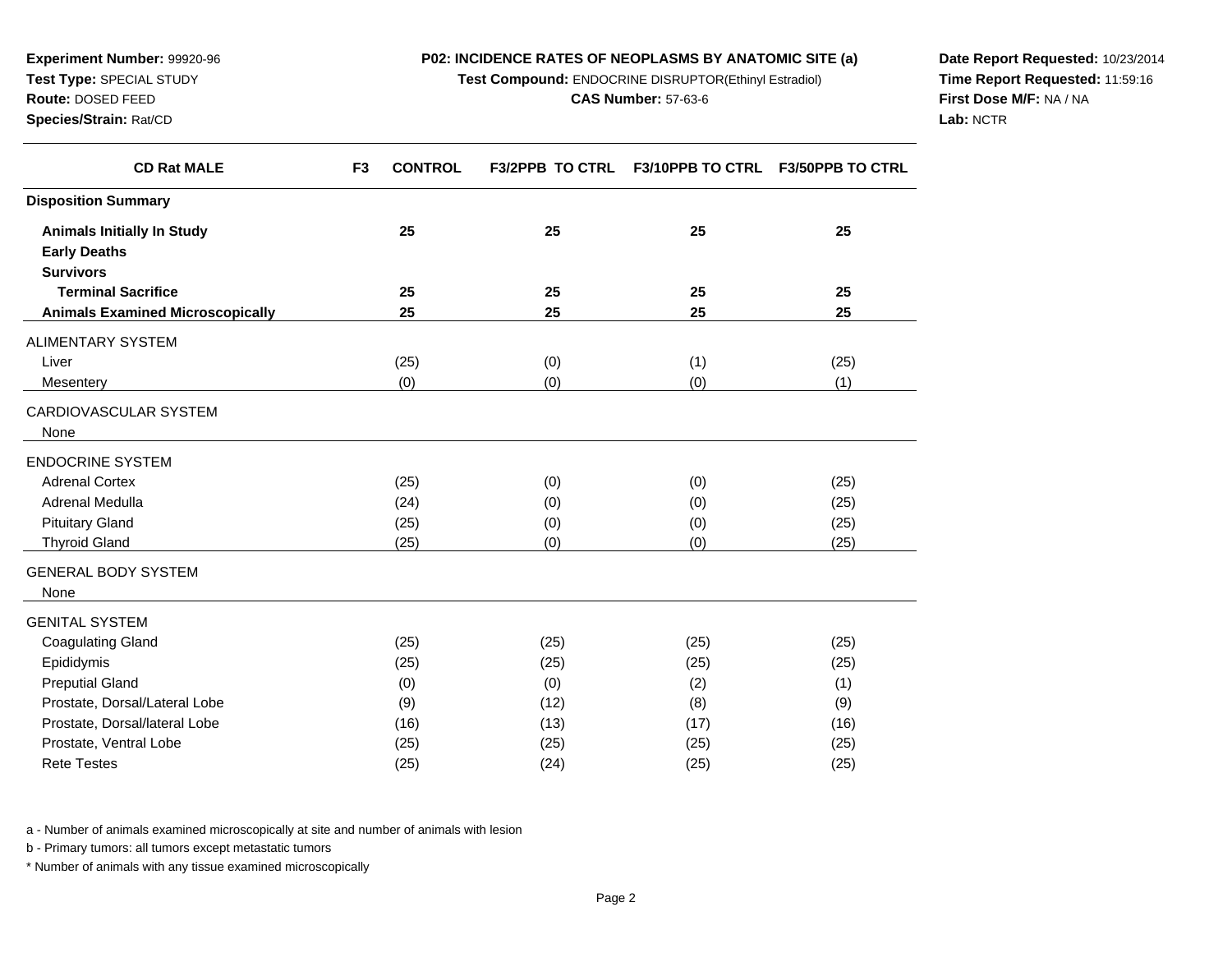**Test Compound:** ENDOCRINE DISRUPTOR(Ethinyl Estradiol)

#### **CAS Number:** 57-63-6

**Species/Strain:** Rat/CD

**Experiment Number:** 99920-96**Test Type:** SPECIAL STUDY**Route:** DOSED FEED

**Date Report Requested:** 10/23/2014**Time Report Requested:** 11:59:16**First Dose M/F:** NA / NA**Lab:** NCTR

| F <sub>3</sub><br><b>CONTROL</b> | <b>F3/2PPB TO CTRL</b> | <b>F3/10PPB TO CTRL</b> | <b>F3/50PPB TO CTRL</b> |
|----------------------------------|------------------------|-------------------------|-------------------------|
| (25)                             | (25)                   | (25)                    | (25)                    |
| (25)                             | (25)                   | (25)                    | (25)                    |
|                                  |                        |                         |                         |
| (25)                             | (0)                    | (0)                     | (25)                    |
| (25)                             | (0)                    | (0)                     | (25)                    |
| (24)                             | (0)                    | (0)                     | (25)                    |
|                                  |                        |                         |                         |
| (25)                             | (25)                   | (24)                    | (24)                    |
|                                  |                        |                         |                         |
| (25)                             | (0)                    | (0)                     | (25)                    |
|                                  |                        |                         |                         |
|                                  |                        |                         |                         |
|                                  |                        |                         |                         |
|                                  |                        |                         |                         |
|                                  |                        |                         |                         |
|                                  |                        |                         |                         |
| (25)                             | (0)                    | (2)                     | (25)                    |
|                                  |                        |                         |                         |

a - Number of animals examined microscopically at site and number of animals with lesion

b - Primary tumors: all tumors except metastatic tumors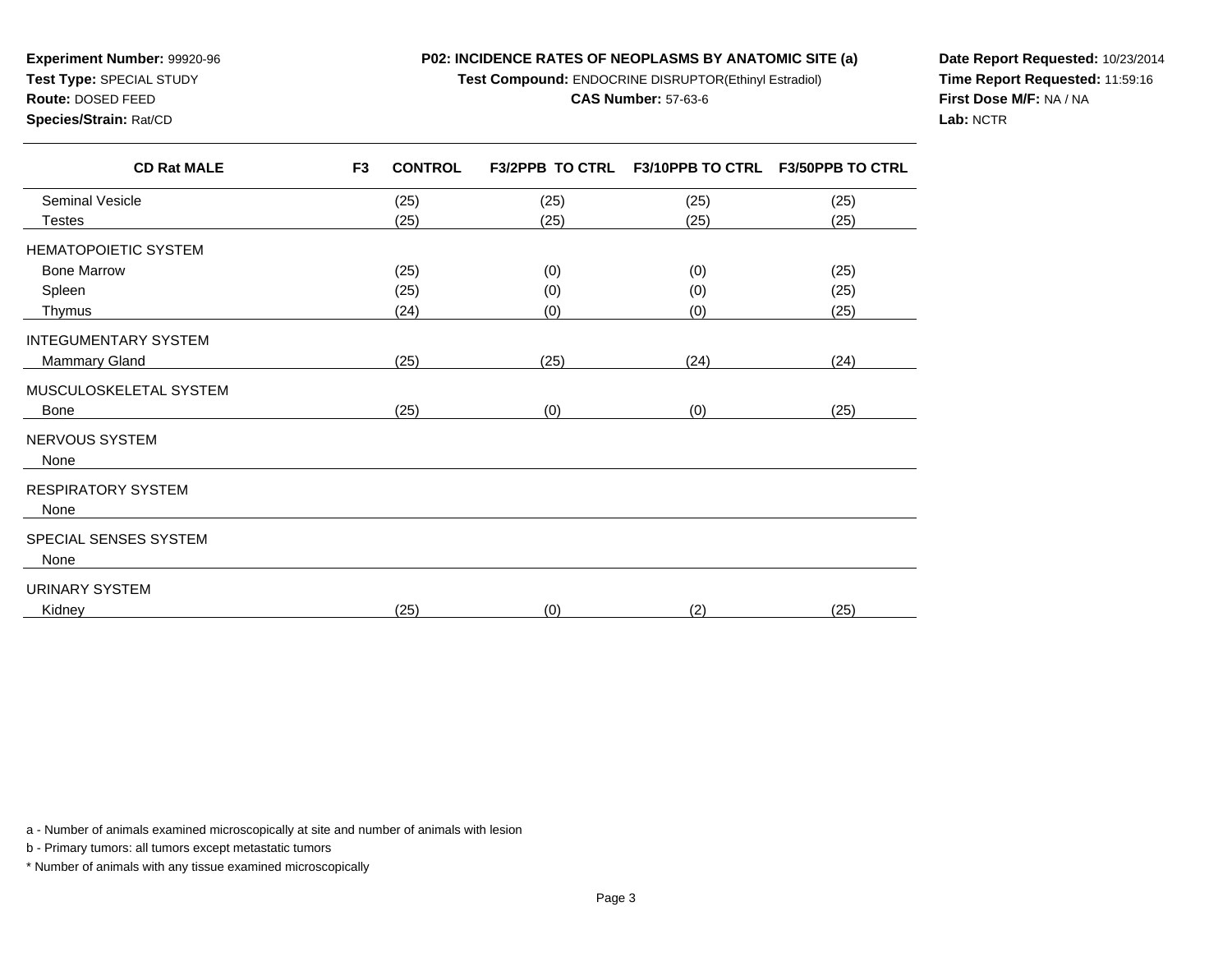**Experiment Number:** 99920-96**Test Type:** SPECIAL STUDY**Route:** DOSED FEED**Species/Strain:** Rat/CD

#### **P02: INCIDENCE RATES OF NEOPLASMS BY ANATOMIC SITE (a)**

**Test Compound:** ENDOCRINE DISRUPTOR(Ethinyl Estradiol)

**CAS Number:** 57-63-6

**Date Report Requested:** 10/23/2014**Time Report Requested:** 11:59:16**First Dose M/F:** NA / NA**Lab:** NCTR

| <b>CD Rat MALE</b>                                                                  | F <sub>3</sub> | <b>CONTROL</b> | <b>F3/2PPB TO CTRL</b> | <b>F3/10PPB TO CTRL</b> | <b>F3/50PPB TO CTRL</b> |
|-------------------------------------------------------------------------------------|----------------|----------------|------------------------|-------------------------|-------------------------|
| <b>Tumor Summary for MALE</b>                                                       |                |                |                        |                         |                         |
| Total Animals with Primary Neoplasms (b)<br><b>Total Primary Neoplasms</b>          |                |                |                        |                         |                         |
| <b>Total Animals with Benign Neoplasms</b><br><b>Total Benign Neoplasms</b>         |                |                |                        |                         |                         |
| <b>Total Animals with Malignant Neoplasms</b><br>Total Malignant Neoplasms          |                |                |                        |                         |                         |
| <b>Total Animals with Metastatic Neoplasms</b><br><b>Total Metastatic Neoplasms</b> |                |                |                        |                         |                         |
| <b>Total Animals with Malignant Neoplasms</b><br><b>Uncertain Primary Site</b>      |                |                |                        |                         |                         |
| <b>Total Animals with Neoplasms Uncertain -</b><br><b>Benign or Malignant</b>       |                |                |                        |                         |                         |
| <b>Total Uncertain Neoplasms</b>                                                    |                |                |                        |                         |                         |

\*\*\*END OF MALE DATA\*\*\*

a - Number of animals examined microscopically at site and number of animals with lesion

b - Primary tumors: all tumors except metastatic tumors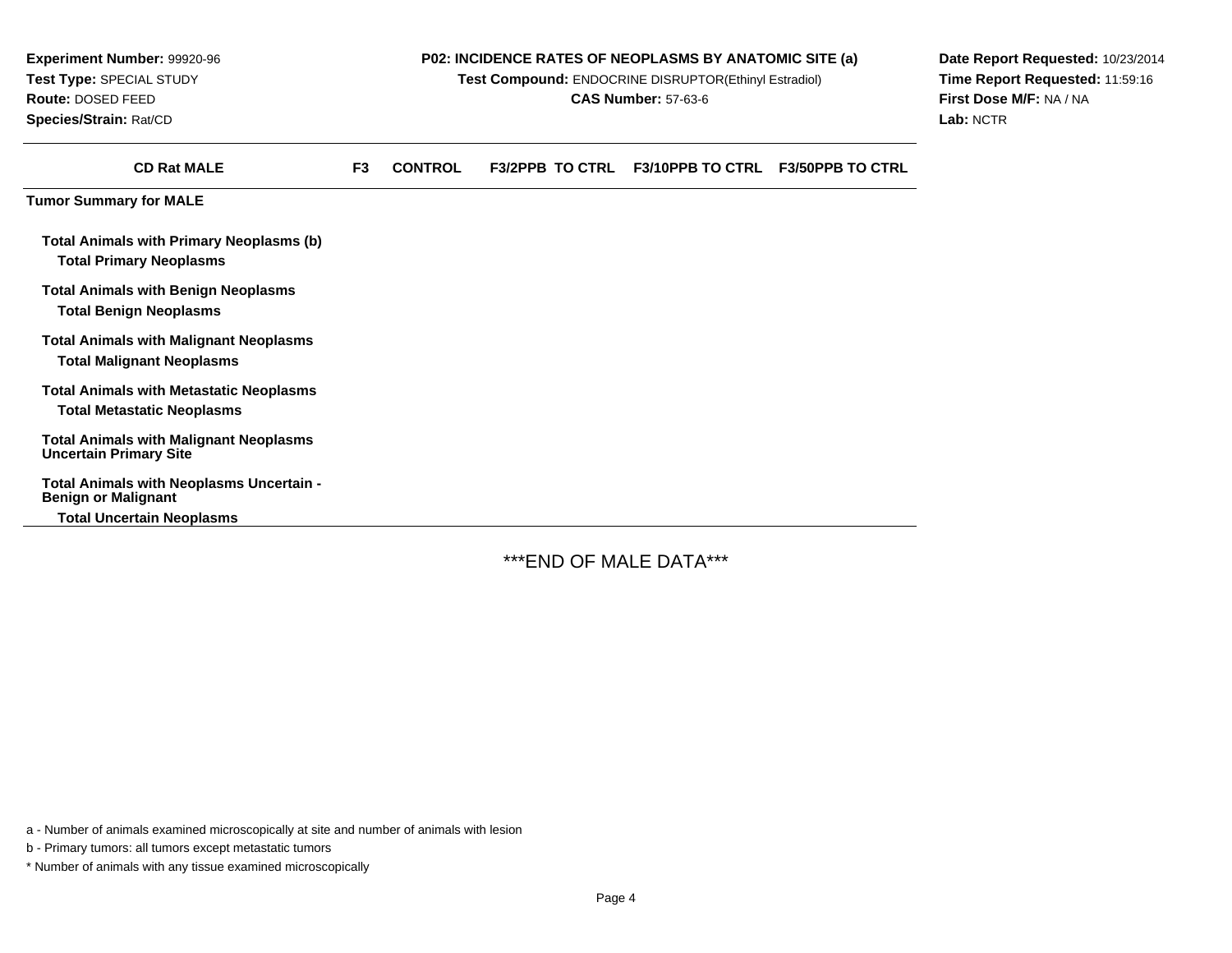**Test Compound:** ENDOCRINE DISRUPTOR(Ethinyl Estradiol)

**F3 CONTROL F3/2PPB TO CTRL F3/10PPB TO CTRL F3/50PPB TO CTRL**

**Date Report Requested:** 10/23/2014**Time Report Requested:** 11:59:16**First Dose M/F:** NA / NA**Lab:** NCTR

Page 5

HEMATOPOIETIC SYSTEM

a - Number of animals examined microscopically at site and number of animals with lesion

b - Primary tumors: all tumors except metastatic tumors

\* Number of animals with any tissue examined microscopically

| <b>THYTOIG ORIGIN</b> |
|-----------------------|
| GENERAL BODY SYSTEM   |
| None                  |
| GENITAL SYSTEM        |

| <b>Disposition Summary</b>              |      |      |      |      |
|-----------------------------------------|------|------|------|------|
| <b>Animals Initially In Study</b>       | 25   | 25   | 25   | 25   |
| <b>Early Deaths</b>                     |      |      |      |      |
| <b>Survivors</b>                        |      |      |      |      |
| <b>Terminal Sacrifice</b>               | 25   | 25   | 25   | 25   |
| <b>Animals Examined Microscopically</b> | 25   | 25   | 25   | 25   |
| <b>ALIMENTARY SYSTEM</b>                |      |      |      |      |
| Intestine Small, Jejunum                | (0)  | (1)  | (0)  | (0)  |
| Liver                                   | (25) | (0)  | (0)  | (25) |
| CARDIOVASCULAR SYSTEM                   |      |      |      |      |
| None                                    |      |      |      |      |
| <b>ENDOCRINE SYSTEM</b>                 |      |      |      |      |
| <b>Adrenal Cortex</b>                   | (25) | (0)  | (0)  | (25) |
| Adrenal Medulla                         | (25) | (0)  | (0)  | (25) |
| <b>Pituitary Gland</b>                  | (25) | (0)  | (0)  | (25) |
| <b>Thyroid Gland</b>                    | (25) | (0)  | (0)  | (25) |
| <b>GENERAL BODY SYSTEM</b>              |      |      |      |      |
| None                                    |      |      |      |      |
| <b>GENITAL SYSTEM</b>                   |      |      |      |      |
| <b>Clitoral Gland</b>                   | (0)  | (3)  | (0)  | (0)  |
| Ovary                                   | (25) | (25) | (24) | (25) |
| Oviduct                                 | (25) | (25) | (24) | (25) |
| Uterus                                  | (25) | (25) | (25) | (25) |
| Vagina                                  | (25) | (25) | (25) | (25) |

## **Experiment Number:** 99920-96**Test Type:** SPECIAL STUDY**Route:** DOSED FEED**Species/Strain:** Rat/CD

**CD Rat FEMALE**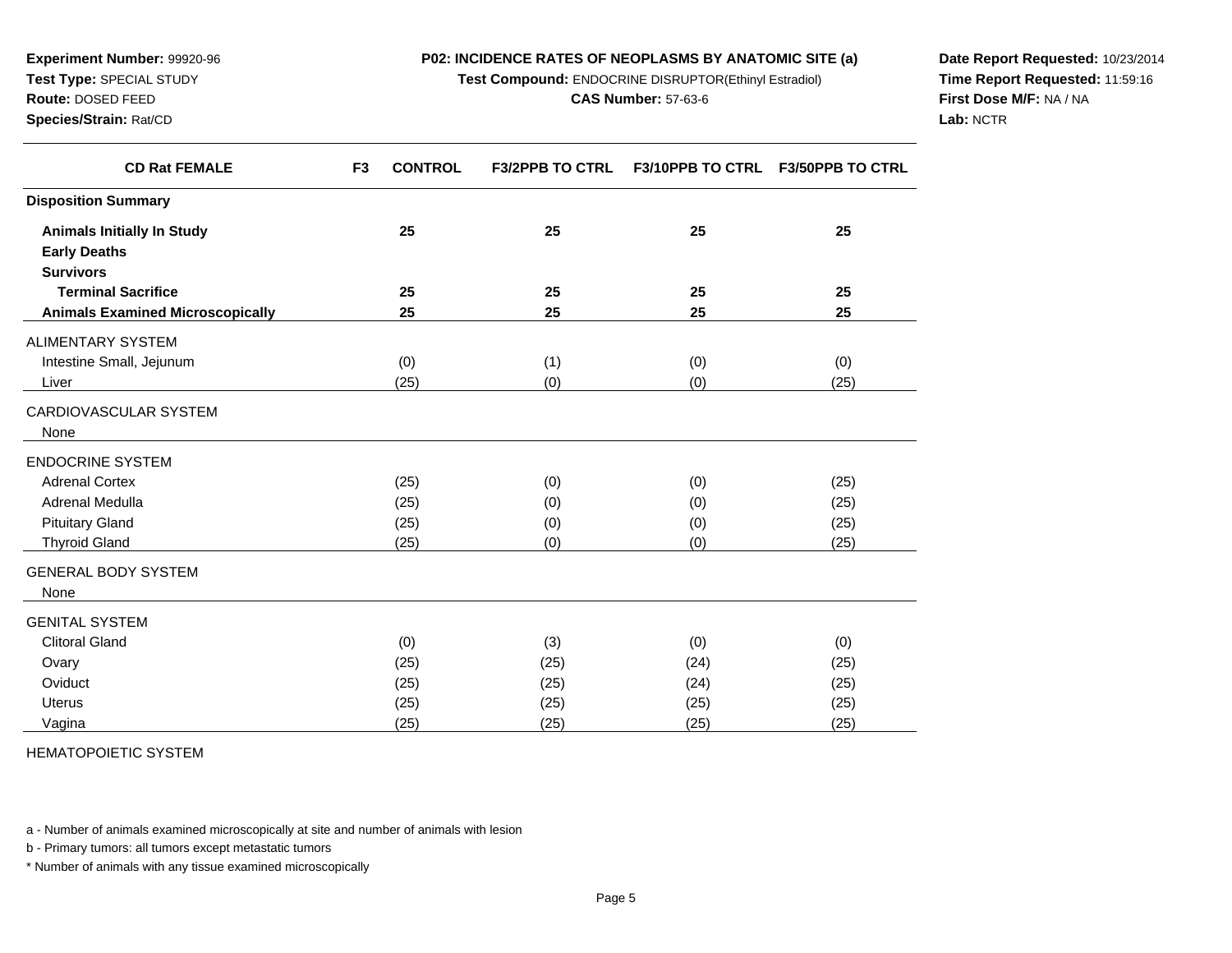**Test Compound:** ENDOCRINE DISRUPTOR(Ethinyl Estradiol)

#### **CAS Number:** 57-63-6

**Species/Strain:** Rat/CD

**Experiment Number:** 99920-96**Test Type:** SPECIAL STUDY**Route:** DOSED FEED

**Date Report Requested:** 10/23/2014**Time Report Requested:** 11:59:16**First Dose M/F:** NA / NA**Lab:** NCTR

| <b>CD Rat FEMALE</b>        | F <sub>3</sub> | <b>CONTROL</b> | <b>F3/2PPB TO CTRL</b> | F3/10PPB TO CTRL F3/50PPB TO CTRL |      |
|-----------------------------|----------------|----------------|------------------------|-----------------------------------|------|
| <b>Bone Marrow</b>          |                | (25)           | (0)                    | (0)                               | (25) |
| Spleen                      |                | (25)           | (0)                    | (0)                               | (25) |
| Thymus                      |                | (25)           | (0)                    | (0)                               | (25) |
| <b>INTEGUMENTARY SYSTEM</b> |                |                |                        |                                   |      |
| Mammary Gland               |                | (25)           | (25)                   | (25)                              | (25) |
| Skin                        |                | (0)            | (0)                    | (0)                               | (1)  |
| MUSCULOSKELETAL SYSTEM      |                |                |                        |                                   |      |
| <b>Bone</b>                 |                | (25)           | (0)                    | (0)                               | (25) |
| NERVOUS SYSTEM              |                |                |                        |                                   |      |
| None                        |                |                |                        |                                   |      |
| <b>RESPIRATORY SYSTEM</b>   |                |                |                        |                                   |      |
| None                        |                |                |                        |                                   |      |
| SPECIAL SENSES SYSTEM       |                |                |                        |                                   |      |
| None                        |                |                |                        |                                   |      |
| URINARY SYSTEM              |                |                |                        |                                   |      |
| Kidney                      |                | (25)           | (25)                   | (25)                              | (25) |

a - Number of animals examined microscopically at site and number of animals with lesion

b - Primary tumors: all tumors except metastatic tumors